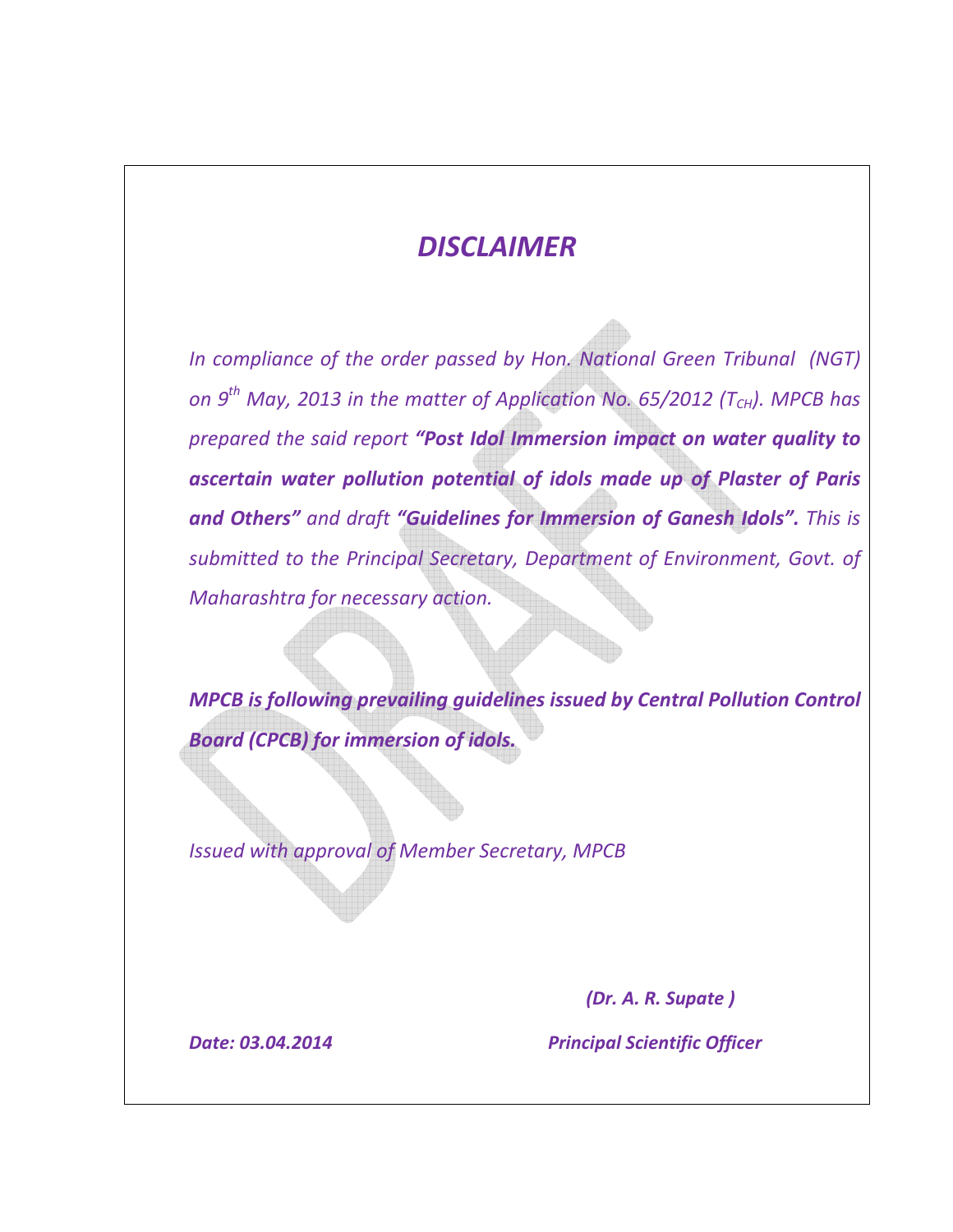# **GUIDELINES FOR IMERSION OF GANESH IDOLS**





### **MAHARASHTRA POLLUTION CONTROL BOARD**

**Central Laboratory, Mahape, Navi Mumbai 2 nd Sept., 2013** 

1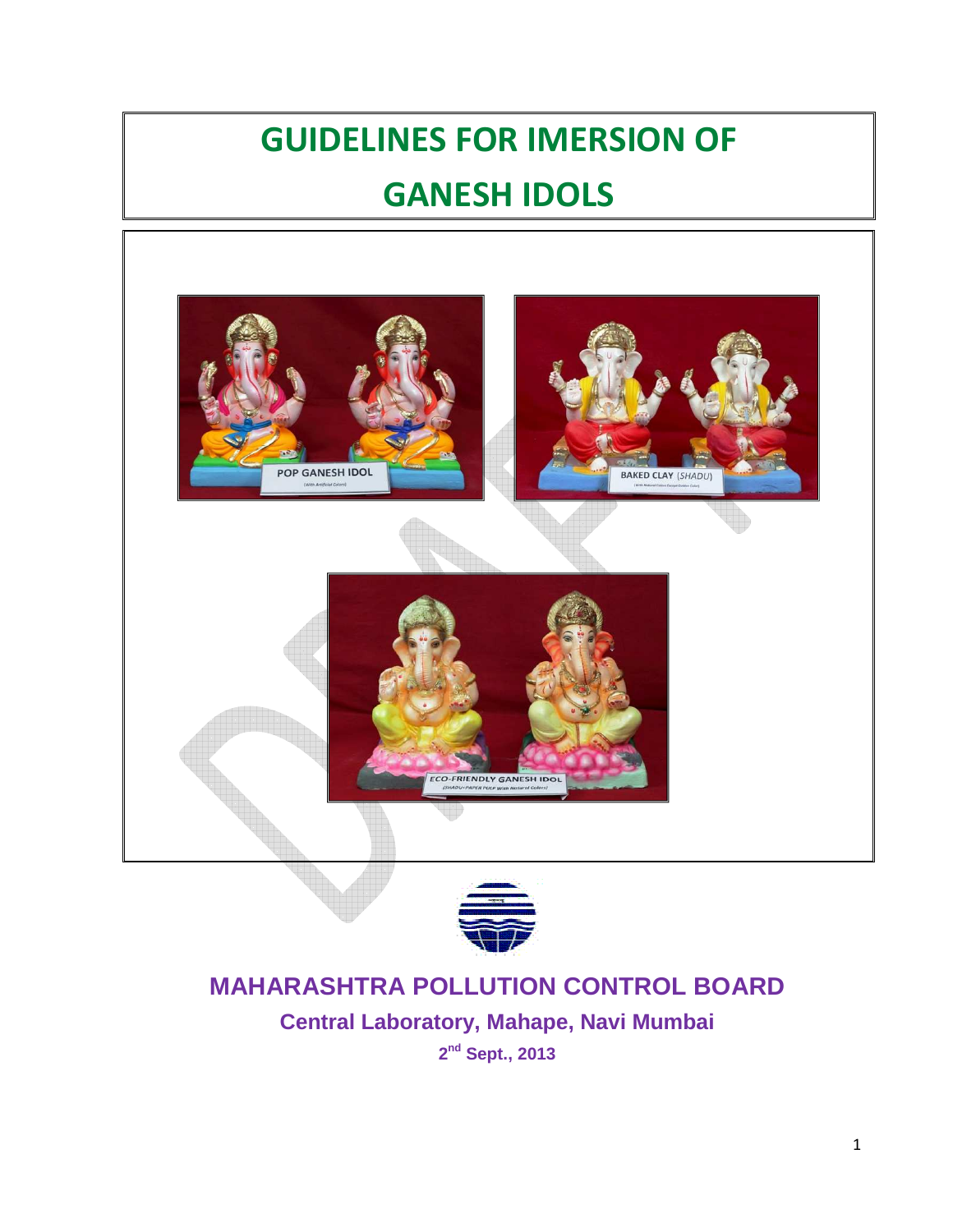## **CONTENTS**

|     |                   | <b>Title</b>                                      | Page No.       |
|-----|-------------------|---------------------------------------------------|----------------|
| 1.0 | <b>Background</b> |                                                   | $2 - 3$        |
| 2.0 | <b>Guidelines</b> |                                                   | 4              |
|     | 2.1.              | <b>Material for Idol Making</b>                   | 4              |
|     | 2.2               | <b>Use of Colors for Idol Painting</b>            | 5              |
|     | 2.3               | <b>Use of Decoration and Worship Material</b>     | 5              |
|     | 2.4               | <b>Guidelines for Idol Immersion</b>              | 5              |
|     |                   | A. Guidelines for Idol Immersion in lakes         | 6              |
|     |                   | <b>B.</b> Guidelines for Idol Immersion in Rivers | 6              |
|     |                   | C. Guidelines for Idol Immersion in Sea           | 6              |
|     |                   | D. Guidelines for Idol Immersion in Creek         | 7              |
|     |                   | E. Guidelines for Idol Immersion in Well          | $\overline{7}$ |
|     |                   | F. Post immersion criteria                        | $\overline{7}$ |
|     |                   | <b>G. Other Recommendations</b>                   | $\overline{7}$ |
| 3.0 |                   | <b>Awareness Programme</b>                        | $8 - 9$        |
|     |                   |                                                   |                |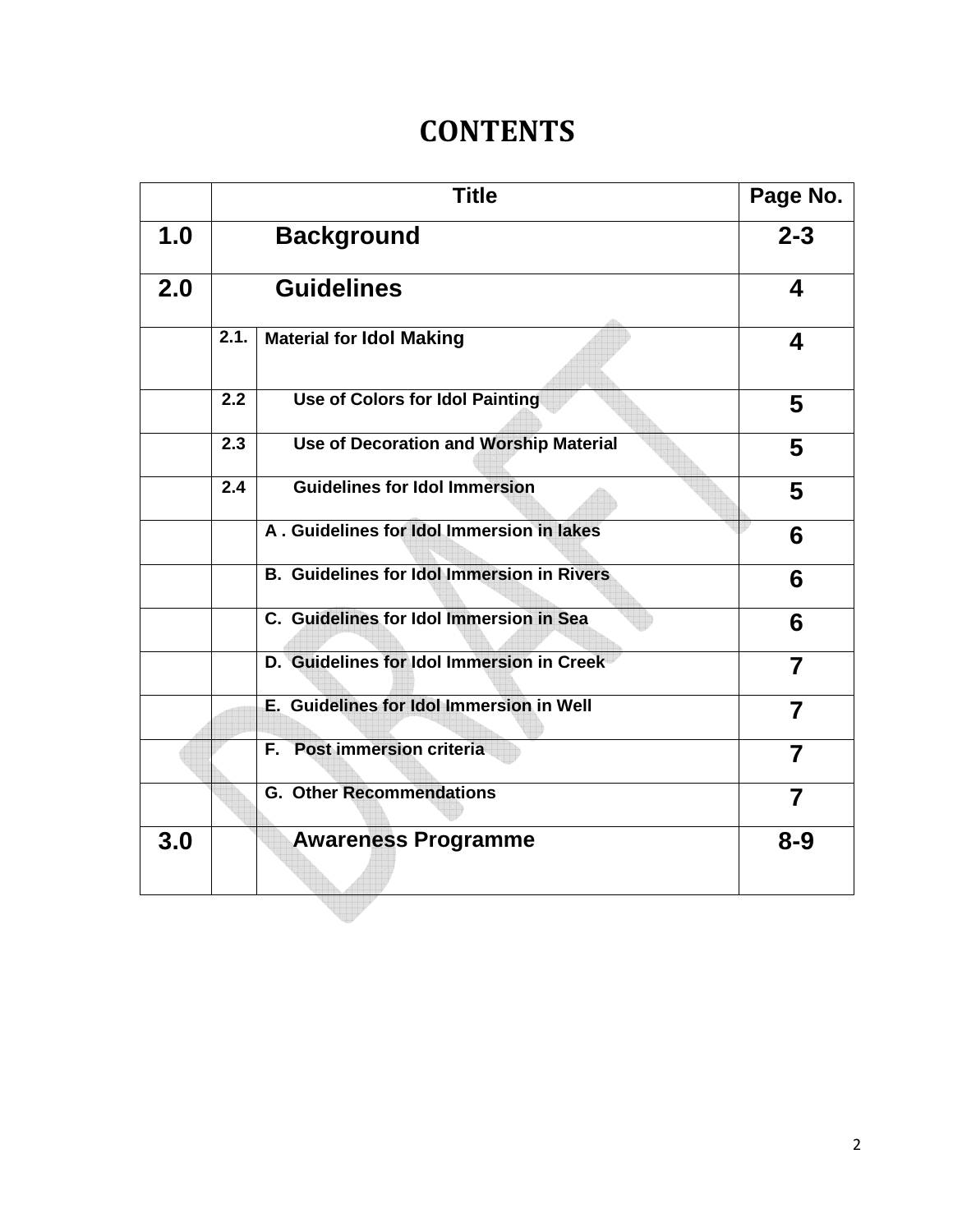### **1.0 Background**

Ganesh festival originally started by Lokmanya Shri B G Tilak from Pune with the objective to bring people together and promote freedom movement traditionally has now gone in a big way as a social and community activity. Now with the time, scale, concept and intentions to celebrate Ganesh festival has changed scale of involvement of the people. The festival is now celebrated across the state and involving all cast, religion etc. Moreover, worship of Ganesh idols at households is incremental every year. Use of decoration material, material used for idol making has changed its trend from biodegradable and reusable material to non biodegradable material. In addition lack of flowing waters in inland areas has put limitations on age old traditions of throwing "Nirmalya" into water bodies causing serious concerns of water pollution. Also, air pollution, noise pollution increases many fold during the festival days. It is therefore important that we celebrate the festival keeping in view the need for environment protection and also prevention and control of pollution.

Hon'ble National Green Tribunal (NGT) in the matter of application No.65/2012 (T<sub>HC</sub>) S. K. Waghvankar and others V/s State of Gujarat filed by a group of Idol manufactures and artisans, under section 14 and 16 of the National Green Tribunal Act,2010 issued following directions to the Pollution Control Boards vide its order dated  $09<sup>th</sup>$  May, 2013.

GPCB and all the other Pollution Control Boards which are covered by the Water Act to undertake scientific study of the impact of PoP made idols on immersion thereof, in relation to water quality of rivers, ponds, sea or other sources and examine whether it is an environment pollutant.

The order further directs PCBs to examine whether the immersion of PoP made idols, in fact, cause nuisance though the PoP by itself may not be a water pollutant after conducting such scientific study by appointing an Expert Committee. The Pollution Control Board or the Central Government or the Stat Government may issue appropriate directions in accordance with the powers available under section 33–A of the Water Act or any other provisions under the Water Act or any other Act, in order to control water pollution or to avoid the nuisance caused on account of immersion of the PoP made idols.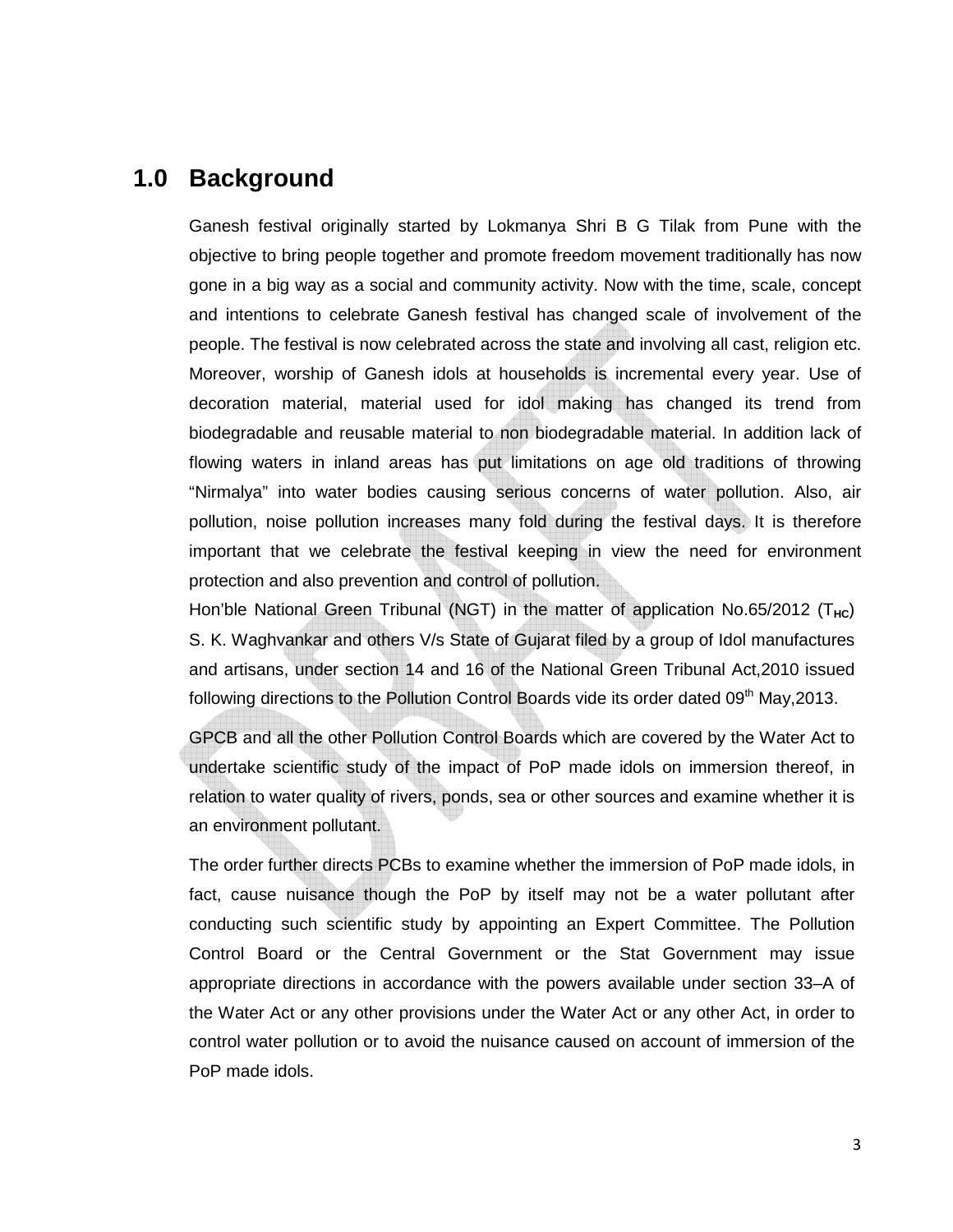Accordingly, MPC Board, Mumbai vide **Office Order No. E-66 /2013, dtd 15th July, 2013** constituted a committee under the Chairmanship of Dr. A. R. Supate, Principal Scientific Officer, MPC Board, Mumbai consisting of:

- Dr. Rakesh Kumar, Scientist-G & Head, Mumbai Zonal Lab. NEERI, Mumbai.
- Mr. R.G. Pethe, Ex. Water Pollution Abatement Engineer, MPC Board, Mumbai.
- Mr. Bharat Nimbarte, Joint Director (WPC) MPC Board, Mumbai.
- Mr. Sanjay Bhuskute, Public Relation Officer, MPC Board, Mumbai.

The Chairman of the committee co-opted Shri D T Devale, Sr. Law Officer, MPCB and Ms. Pradnya Thakur, Director, Shaswat Eco-solution Foundation, Pune in the committee. ]

During the first meeting Chairman of the committee vide Ref. No.MPCB/PSO/Lab./B-3474, dtd.05/08/2013 constituted a study group of scientific staff of the MPC Board as under:

- Mr. S. V. Bhosale, Scientific Officer, Regional Laboratory MPCB, Thane.
- Mr. B. S. Gadhari, Jr. Scientific Officer, Central Laboratory. MPCB, Navi Mumbai.
- Ms. Ragini Butale, Jr. Scientific Officer, PSO Division, MPC Board, Mumbai.
- Mrs. Swapna Satam, Jr. Scientific Assistant, Central Lab., MPCB, Navi Mumbai

 As per decision of committee necessary guidelines were issued to the study group constituted for the study. Accordingly the study commenced on 02/08/2013 at Central Laboratory, MPC Board, Mahape, Navi Mumbai.

The findings of the scientific study on impact of PoP idol immersion on water quality is enclosed at Annexure-I.

Various laws are in place concerning festivities, celebration, environment protection etc. However, acceptance of legislations will be most successful, if they are voluntarily supported by people for implementation. To facilitate celebration of Ganesh festival in an environment friendly manner following guidelines are proposed for consideration/implementation by concerned authorities.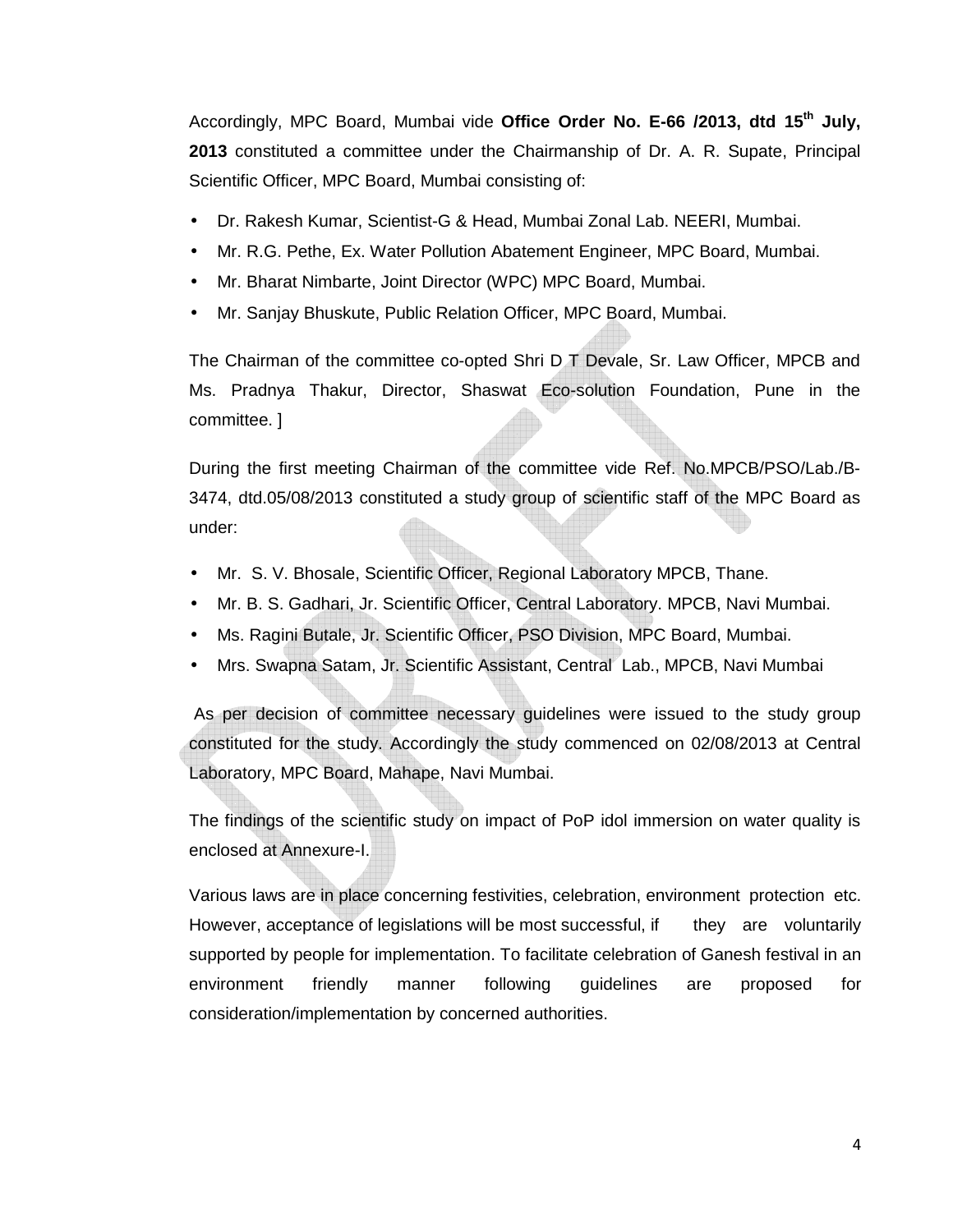### **2.0 Guidelines**

#### **2.1. Material for Idol Making:**

Traditionally, Ganesh Idols are expected to be made of natural clay from river bed/banks. However, availability of clay or white clay "Shadu" and also cost has put limitations and therefore now a days mostly the idols are made of Plaster of Paris (PoP). In recent past, with the efforts of NGOs and Government efforts are being made to promote idols made of Clay or combination of a material which has reduced pollution impact on natural water bodies. An experiment conducted at Central Laboratory using three types of idols viz. PoP, Shadu clay and Eco-idol (Clay 40%, Paper Pulp 60% with natural/eco colors) has revealed that PoP idols do not easily disintegrate in water where as Shadu idols can within 30 min and Eco-idols disintegrate within 150 min. On the basis of findings of an experiment, following is proposed:

- i) Idols should be made from natural materials as described in the holy scripts. Use of clay, may be in combination with eco friendly material.
- ii) Considering the limited availability of natural clay and longer time required for its reformation, deposition and ecological imbalance due to its removal, it is recommended to encourage the use of alternative recyclable material like paper pulp, metal, wood, vegetative fiber, stone etc. which could be easily disintegrate/reused /recycled.
- iii) Since the number of house hold idols worshiped and immersed in natural streams/ water bodies, it is recommended to manufacture and use small size of idols, the size of idol for house hold idol should preferably limited to **11" inches or shall** be preferably as small as decided by Local Body considering disposal location and sensitivity to pollution, security etc.
- iv) Community (Sarvajanic) Ganesh Mandals idols are normally made up of PoP and/or similar material and may vary size mostly 3-12 ft or more in height. Considering the idol immersion location (depth of water body), where the sea shore is not available and immersion is to take place in River/Pond/Lake, the Ganesh idol size of should not exceed the height prescribed by Local Body considering disposal location conditions and its environmental sensitivity**.**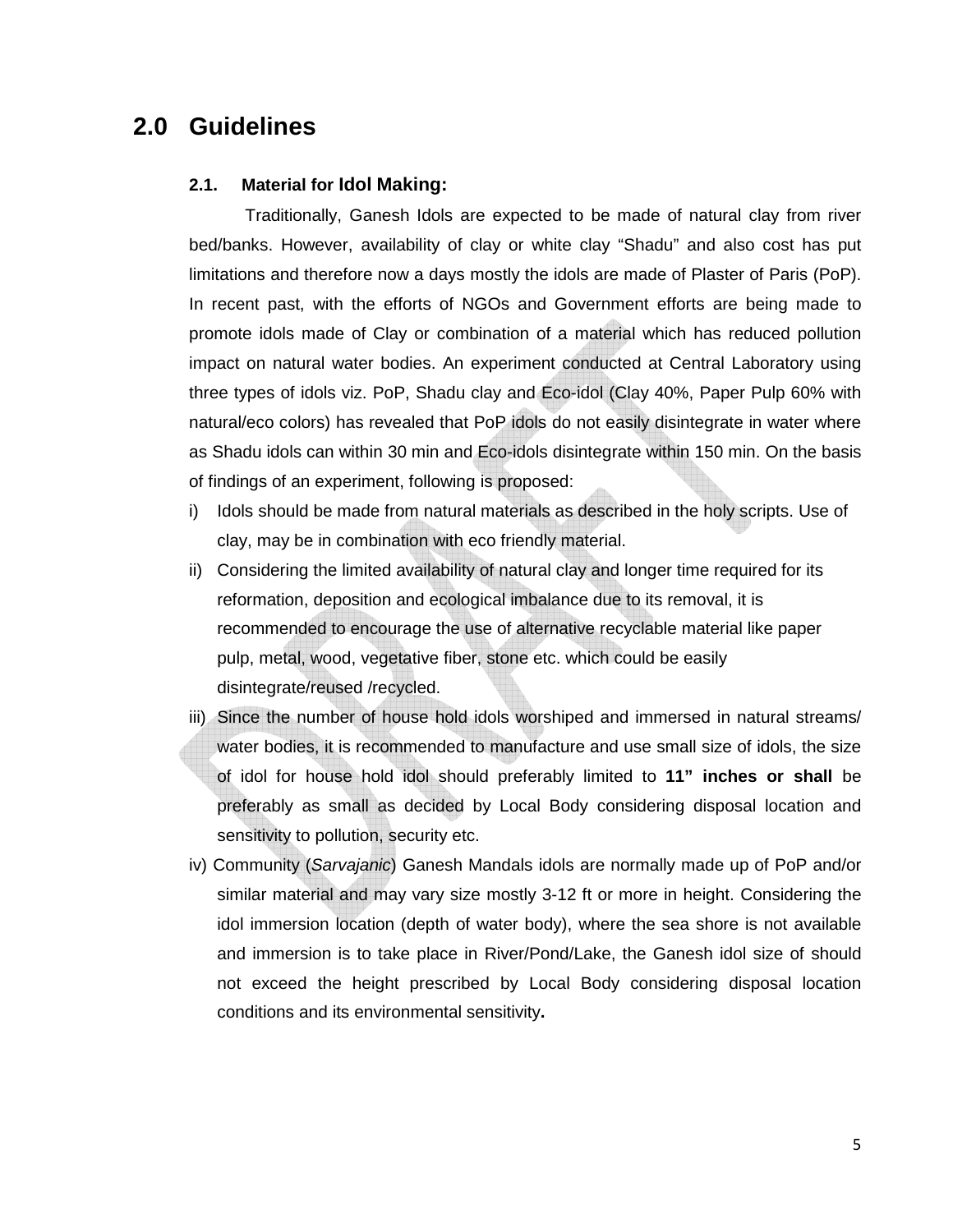#### **2.2 Use of Colors for Idol Painting:**

Use of attractive bright colors is increasing which may contain metals which are persistent and having tendency of bioaccumulation resulting into ultimate threat to mankind itself. Therefore recommended to:

- **i.** Restrict use of colors containing metals like Hg, Pb, Cd, Ni, Zn etc.
- **ii.** Promote use of certified eco-friendly natural and/or biodegradable colors, which are nontoxic, water soluble and free from harmful metals.
- **iii.** Use of Natural colors used in food products and permitted in Pharmaceuticals may be preferred.

#### **2.3 Use of Decoration and Worship Material:**

Recyclable and or biodegradable material is recommended to use for decoration.

- I. Worship material like flowers, vastras (clothes), decorating material (made of paper and plastic) etc. should be removed before immersion of idols. Biodegradable materials should be collected separately for recycling or composting. Non-biodegradable materials should be collected separately for disposal in sanitary landfills/deep burial or places away from water bodies, eco sensitive area etc..Clothes may be sent to local orphan house(s).
- II. Alternate approach for disposal of worship material by using Nirmalya Kalash is strongly recommended. Provision of Nirmalya kalash should be made by Local Body. Due care shall be taken to keep this place clean, avoid overflowing and timely disposal to avoid any local nuisance to surrounding area.

#### **2.4 Guidelines for Idol Immersion:**

- **I.** Immersion of idols irrespective of material used for idol making and size shall be discouraged and over the period must be restricted in a land locked water bodies such as dug well, ponds, lake, dam **used for drinking and fishing purpose.**
- II. The 'Idol Immersion Points' shall be cordoned and barricaded at lake & artificial ponds. Synthetic liner, Bambo and wooden logs may be placed in the bottom, well in advance. The said liner shall be removed on completion of immersion ceremony so that remains of idols could be taken to suitable place for safe disposal.
- III. Local Body should provide artificial ponds with the help of NGOs/ Ganesh Mandals with liner at adequate depth and size/volume to facilitate idol immersion instead at natural pond/lake.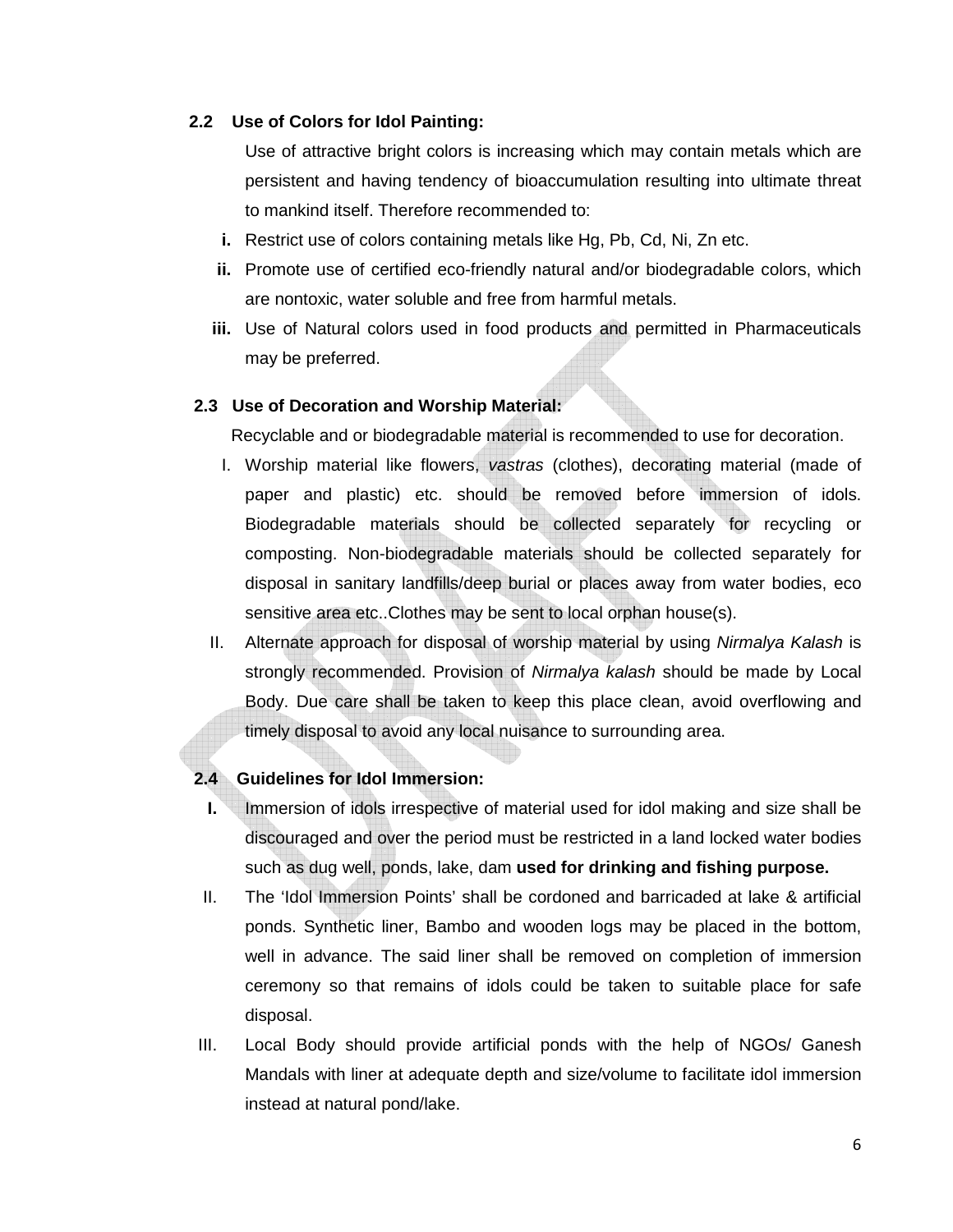#### **A. Guidelines for Idol Immersion in lakes:**

- **(a)** In case of immersion of idols in lakes or ponds, all the flowers, leaves and artificial ornaments of idols should be removed and idols may be immersed into a corner of pond using removable synthetic liners in the bottom.
- **(b)** Seasonal lakes, streams or rivers used for drinking water purpose should be strictly prohibited for idol immersion.
- **(c)** Post immersion, liners may be taken out along with remains of idols and lime should be added to the pond water for settling the solids. Desludging of the pond should be undertaken afterwards.
- **(d)** In spite of all efforts, if Nirmalya finds its way to water bodies it should be removed with the help of Life guards and fisher mans, NGOs on voluntary basis. The monitoring and implementation responsibility lies with Local body.

#### **B. Guidelines for Idol Immersion in Rivers:**

- **(a)** Temporary ponds having earthen bunds along river bank should be created as idol immersion spots. Removable synthetic liner may be placed well in advance inside the cordoned area. The said liner along with remains of idols should be removed at later within 48 hours of immersion of idols.
- **(b)** In order to protect the quality of water, the places such as drinking water source from back waters of the dam or back water from Kolhapur type Bandhara used for drinking purpose shall be avoided for idol immersion.
- **(c)** Pre and post immersion water quality monitoring and implementation shall be carried out by Local body with local assistance of experts, institutions and/or government departments.

#### **C. Guidelines for Idol Immersion in Sea:**

In case of Idol immersion in sea, immersion plan should be based on size of idol with sufficient depth of water. Motor Boat, tarafa (buoys) with life quards with adequate safety equipments be deployed to supervise the immersion. The monitoring and implementation responsibility lies on Local body.

#### **D. Guidelines for Idol Immersion in Creek:**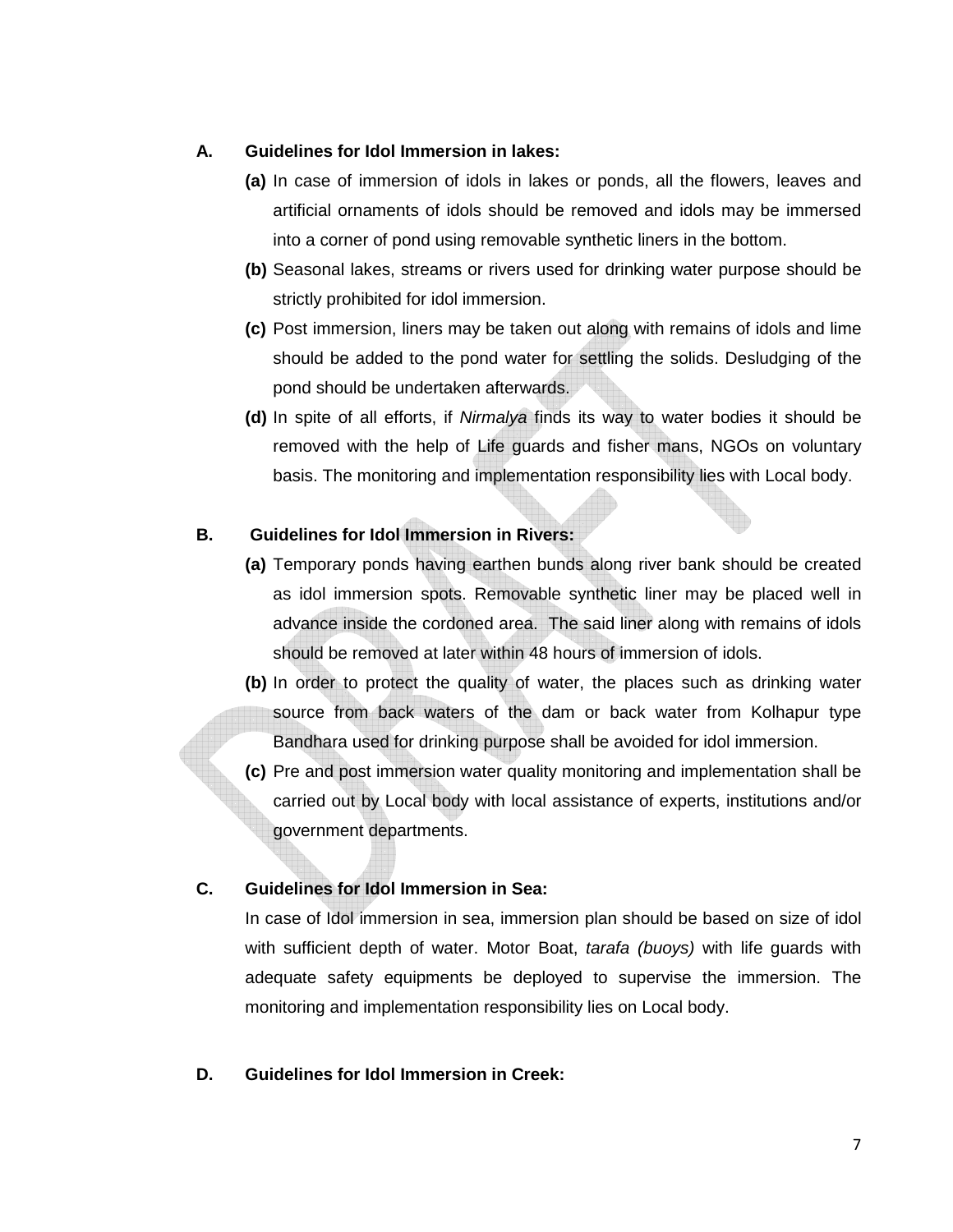In creeks, lagoons and estuaries idol immersion must be planned considering tidal influence/variations on the day of immersion and post immersion days. Immersion shall be beyond certain depth expected on low tide on subsequent days to avoid re suspension of idols along the bank (s). It is also advised to consider tidal currents in the estuaries/creeks to identify suitable temporary locations/ jetty.

#### **E. Guidelines for Idol Immersion in Well:**

Immersion of idol in well which is used for drinking water purpose should be completely restricted. Idol immersion in well water is common in many villages where no lake river or sea shore exists. In such villages local body should provide artificial pond / tank for immersion.

#### **F. Post immersion criteria:**

(a) After completion of immersion supernatant water from artificial ponds may be allowed to flow in River/pond/lake or nalla's as the case may be, after checking for color and Turbidity. Lime may be added in temporarily confined ponds. if required.

(b) Disposal of remaining idols or sludge from artificial pond by post immersion should be done by local authorities within 48 hours of time as landfill in sanitary landfill sites.

#### **G. Other Recommendations:**

i. Smaller idols should be practiced at household level and reduction of number of idols should be attempted such as one village one idol or one society one idol also to initiate to reduce the volume of idols in the natural water sources and consumption of natural clay material.

- ii. It would be more appropriate to encourage use of metal (Bronze, Silver, Gold or other metals idols which will definitely reduce immersion of painted idols and the same type of idols can be worshipped years together.
- iii. A co-ordination Committee comprising Police, Non-Government Organizations, Local Authorities, SPCBs, representatives of *pooja* committees and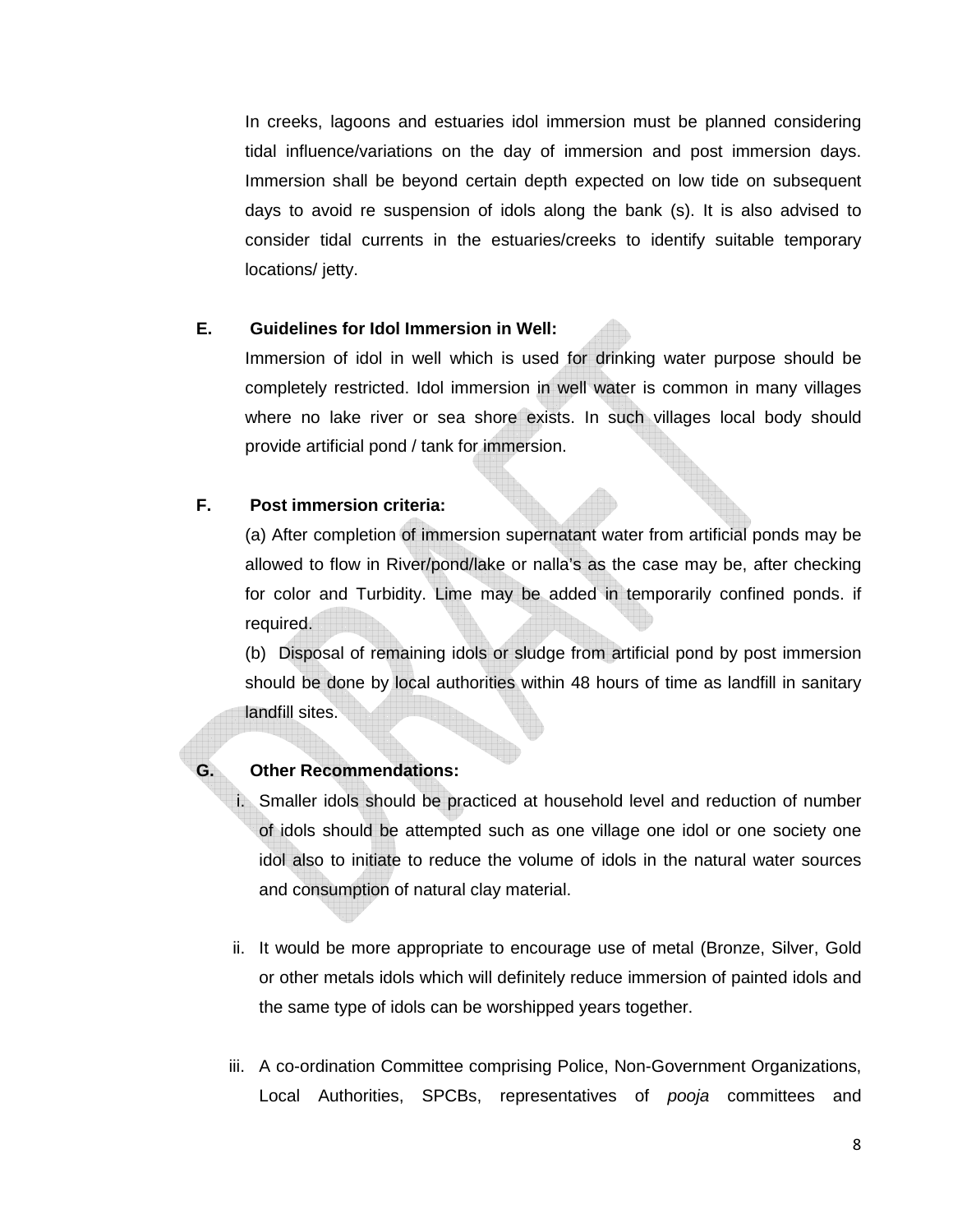stakeholders along with NCC, National Green Crops, NSS, Eco-clubs may be set up for guiding the public in carrying out the immersion with minimal impact on water bodies.

- iv. Local Body of Zilla Parishad / Grampanchayat shall make arrangement for providing artificial pond as per the specification. In order to encourage register Ganesh Utsav Mandals and devotees to carry out idols immersion at aesthetically suitable place.
- v. Identification of mass immersion site and establishment of artificial immersion system prior to month, along side of natural pond be made ready by Local body. The monitoring and implementation responsibility lies with Local Government body.
- vi. All the stakeholders such as River Authority, Port Authority, Water Supply Board, Irrigation Department, etc. be consulted for identification of the Immersion Ghats, where flow in stream is naturally available.
- vii. Pre treatment for water from artificial pond, before disposal in natural stream flow and monitoring and implementation responsibility lies on Local body.
- viii. At the immersion sites, burning of solid wastes should not be allowed. The monitoring and implementation responsibility lies on Local body.
- ix. It is recommended for State board to undertake water quality assessment and monitoring

#### **3.0 Awareness Programme**

- i. Capacity building for idol makers for alternate approach for colors by encouraging idol makers who are in practice of using eco friendly colors for idols.
- ii. Formation of committee with all related stakeholders and departments like irrigation and water authorities, Police including NGO& Ganesh Mandals to run the campaign.
- iii. Capacity building of local bodies to follow the guidelines and development of material for awareness for local bodies will help proper implementation.
- iv. Public should be educated on ill effects of immersion in the holy water bodies through mass awareness programme..